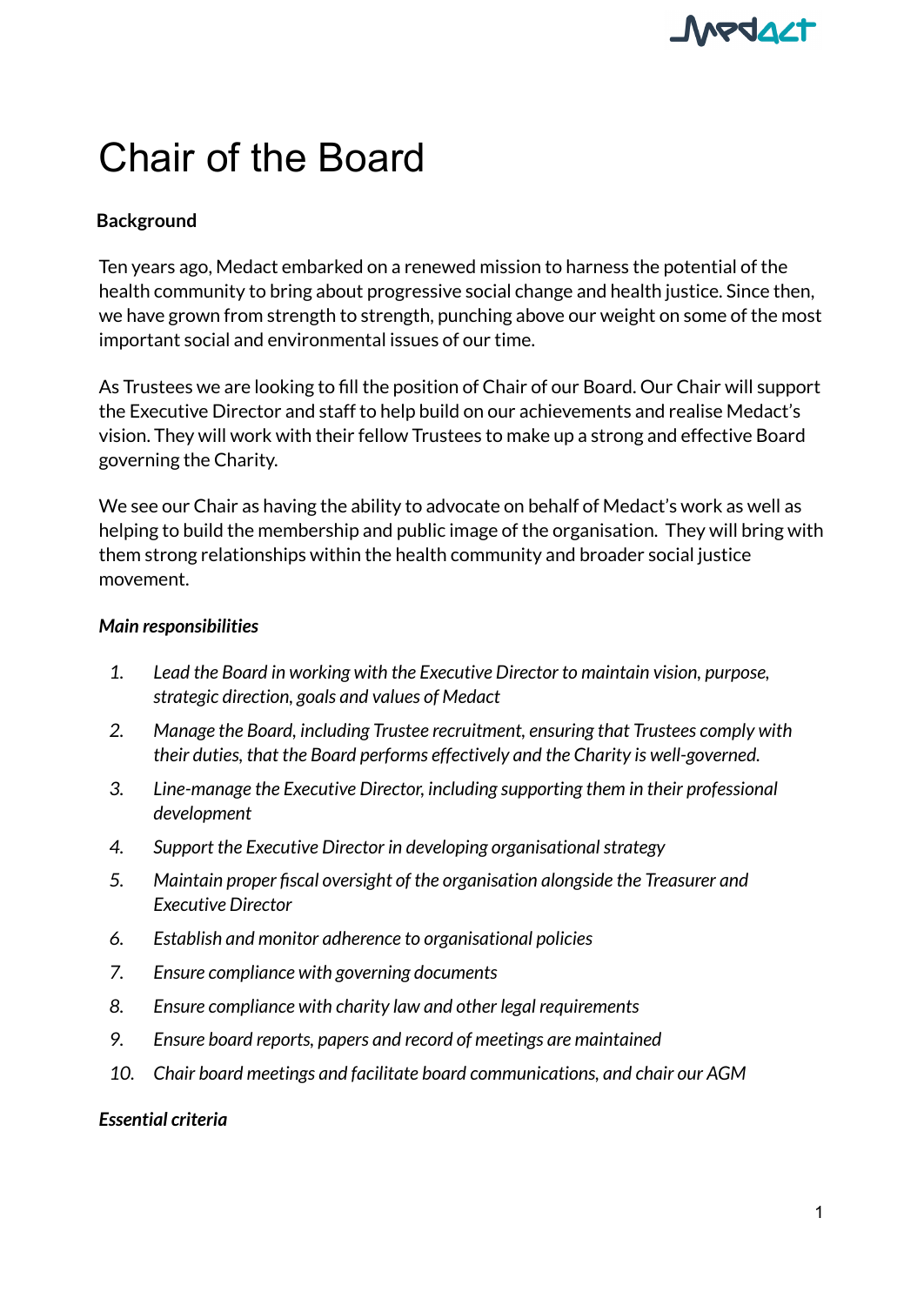

- *● Has a health worker or wider health community background with relationships and networksthat position them well to fulfil an ambassadorial role for Medact*
- *● Is committed to Medact's vision, purpose and culture and its way of working, and able to communicate this enthusiasm to others*
- *● Can demonstrate facilitation, advocacy and mediation skills*
- *● Hasthe skills and capacity to line manage the Executive Director, including organisational management and supporting the Executive Director's continued professional development*
- *● Understands and acceptsthe legal duties, liabilities and responsibilities of Trustees, and the difference between governance functions and management functions*
- *● Has a high level of integrity and sound judgement*
- *● Is able and willing to devote the necessary time to the role*
- *● Is a member of Medact (or prepared to join Medact)*

#### *Desirable criteria*

- *● Is experienced in governance/strategic leadership of a charity or NGO*
- *● Haslived experience of being part of one of the communities Medact's work seeksto support*
- *● Hasstrong strategic awareness of the campaigning world and the health community's role in it, either in a grassroots or NGO setting.*
- *● Is a good communicator with public speaking, writing and interpersonalskills, able to empower and challenge supportively, and work with and motivate a diverse team of Trustees*
- *● Experience in successfully raising fundsfrom major donors*

**Term of office**